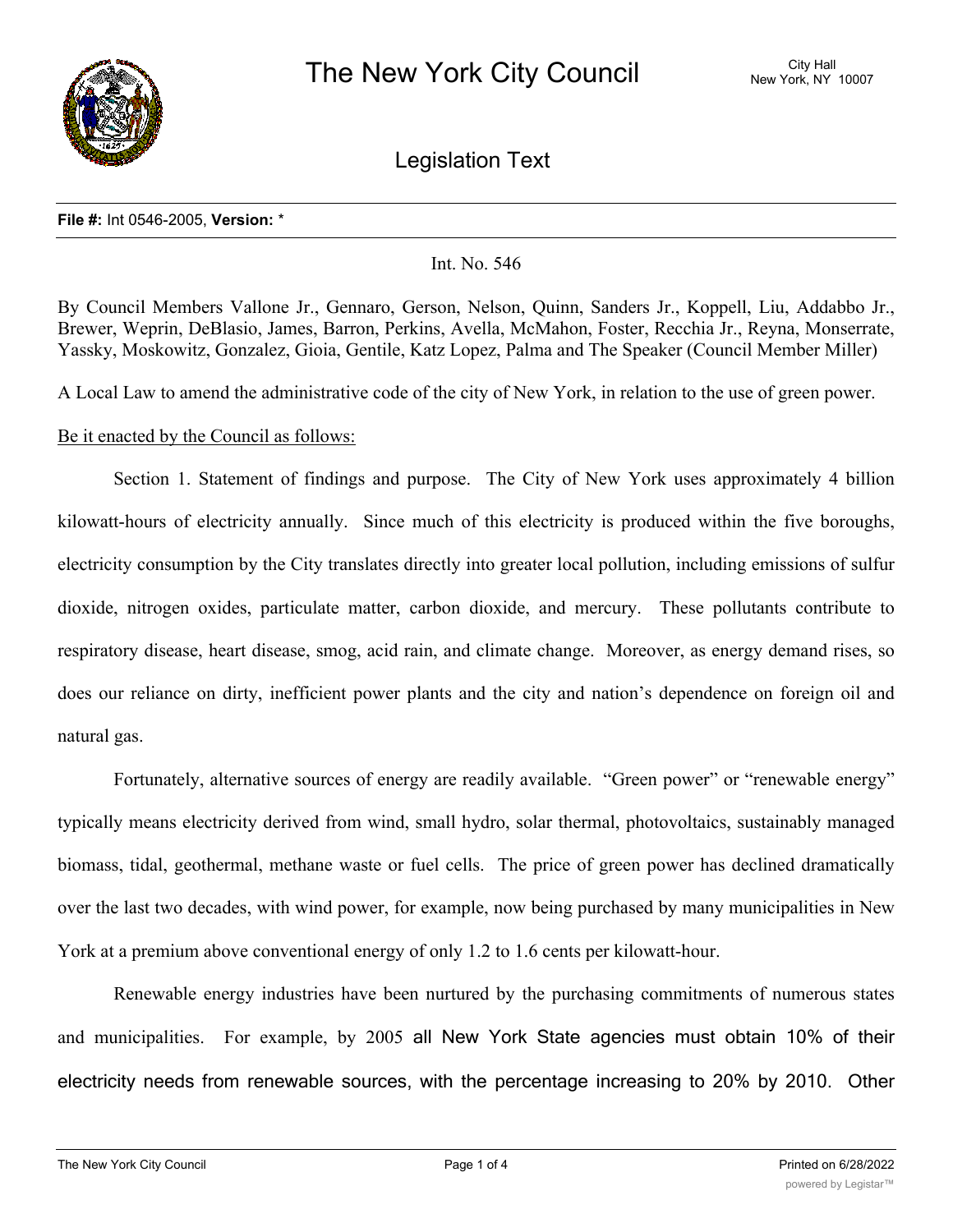#### **File #:** Int 0546-2005, **Version:** \*

states have similar green power requirements, including Pennsylvania (10% currently) and Illinois (5% currently, 15% by 2020). In April 2004, Connecticut Governor Rowland issued an executive order that calls for the state government to obtain 20% of its electricity needs from renewable energy sources by 2010, increasing to 50% in 2020 and 100% by 2050.

Similarly, 34 New York municipalities recently signed contracts to meet a portion of their municipal electricity needs through wind energy, with 26 municipalities receiving 25% or more and 13 municipalities receiving 50-100% of their electricity from wind. Currently, 10% of the electricity used by Chicago and Los Angles comes from green sources, a figure that will rise to 20% by 2006 for Chicago. One hundred percent of the electricity used by the City of Santa Monica is renewable energy.

The Council finds that the use of green power by the City of New York will improve air quality, reduce our greenhouse gas emissions, increase the development of renewable energy and reduce our dependence on foreign oil. Accordingly, the Council declares it is reasonable and necessary to require the use of green power by the City.

§2. The administrative code of the city of New York is amended by adding a new chapter 8 to title 24 to read as follows:

## **Chapter 8**

## **Subchapter 1**

## **Green Power**

- **§24-8001 Definitions.**
- **§24-8002 Applicability.**
- **§24-8003 Use of green power.**
- **§24-8004 Annual Report.**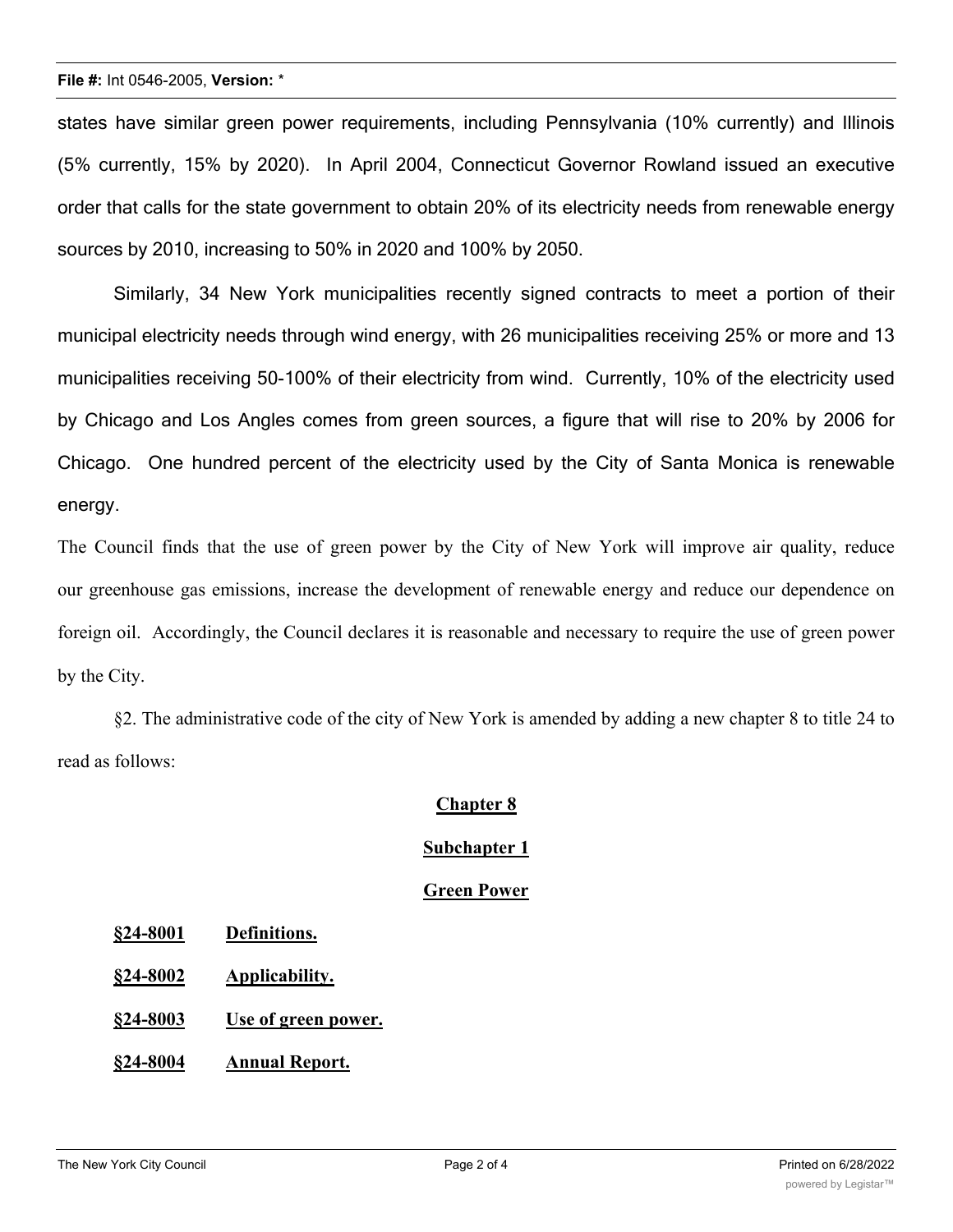§24-8001 **Definitions.** For the purposes of this chapter only, the following terms shall have the following meaning:

a. "Agency" means a city, county, borough, administration, department, division, bureau, board or commission, or a corporation, institution or agency of government, the expenses of which are paid in whole or in part from the city treasury.

b. "Green power" shall mean electric energy derived from any source that qualifies for incentives under the renewable portfolio standard of the New York public service commission.

§24-8002 **Applicability.** No agency, nor any contractor in the fulfillment of any contract with any city agency, shall utilize any product or service purchased, leased or for which a contract is entered into after the effective date of this law that does not comply with the provisions of this chapter.

§24-8003 **Use of green power.** The following percentages of the annual electricity requirements of city agencies shall be met through green power:

(1) By April 22, 2006, ten percent;

(2) By 2010, twenty percent; and

(3) By 2020, thirty percent.

§24-8004 **Annual Report.** The commissioner, in consultation with the mayor's office of environmental coordination, shall submit an annual report to the council and the mayor by October 1 of each year detailing the city's progress in meeting the goals and requirements of this chapter.

§3. This local law shall take effect January 1, 2006, except that the commissioner of environmental protection, in consultation with the mayor's office of environmental coordination, shall take all actions necessary, including the promulgation of rules, to implement this local law on or before the date upon which it shall take effect.